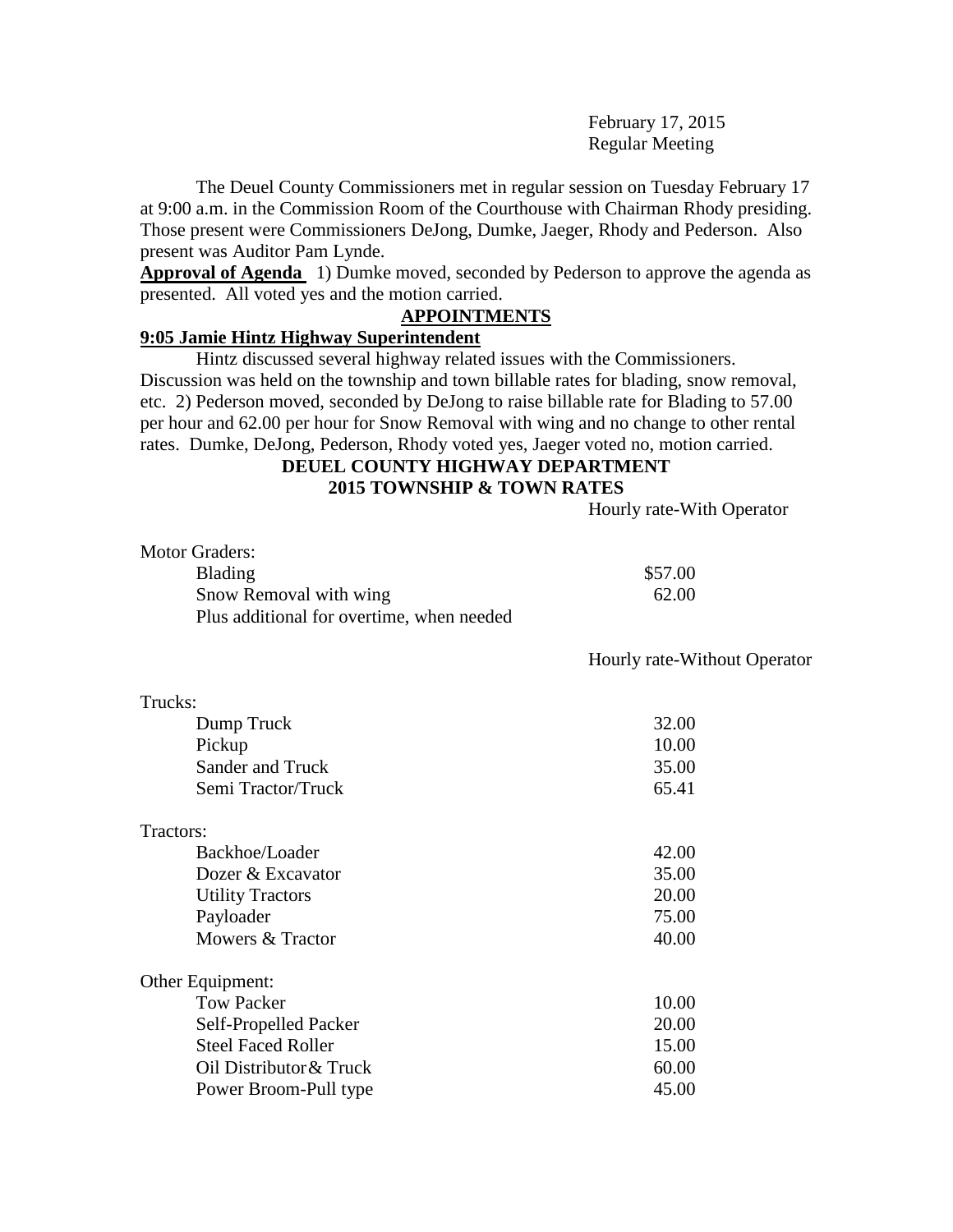| Power Broom-Hydraulic    | 70.00  |
|--------------------------|--------|
| Chip Spreader            | 30.00  |
| Snow Blower and Loader   | 100.00 |
| Lo-Boy Trailer           | 50.00  |
| <b>Tiltbed Trailer</b>   | 50.00  |
| <b>Gravel Trailer</b>    | 50.00  |
| <b>Equipment Trailer</b> | 50.00  |

These rates apply to the equipment only; there will be an additional hourly charge for the operator and overtime, when needed.

Hintz presented the funding agreement for county striping program between the state of SD and Deuel County. The county will be included in the project for the striping of approximately 45 miles of roads at an estimated cost of \$48,519.00; Program Limit \$19,625.38; State's Share of Program Limit \$11,775.23; County's Share of Program Limit \$7,850.15; County's amount over limit \$28,893.62; Total of County's share of the project costs \$36,743.77. 3) Jaeger moved, seconded by Dumke to approve and sign striping agreement between State of SD and Deuel County. All voted yes and motion carried. 4) DeJong moved, seconded by Dumke to advertise for yearly bid for all fuel types with bid letting to be held March 17. All voted yes and motion carried.

STP Highway funding is now on hold because of the Highway bill now going through the SD Legislature. Hintz said that County Road 513 will be a haul road for CAPX 2020 line transmission project. Hintz will attend the preconstruction meeting. **9:45 Deputy Cory Borg-911 Center-Executive Session**

Borg met with the Commissioners to discuss the moving of equipment in the 911 Center so it is more user friendly. He said ITC would move computers, etc. for \$300. Other things needed are additional outlets which H-D Electric can do for approximately \$300 or could possibly cut holes through desk and access already existing outlets along west wall. 5) Jaeger moved, seconded by Pederson to cut holes in desks for outlets and have ITC move equipment. All voted yes and motion carried. Borg and Commissioner DeJong talked about bullet proof vests and how different counties handle buying and wearing the vests. Borg said the Dept. of Justice has a federal grant program and he will continue to try to apply for the grant that is an 80-20 matching grant. Borg will check out other grant programs and will report back at the next meeting. 6) Dumke moved, seconded by Pederson to move into Executive Session at 10:15 a.m. to discuss personnel issue. All voted yes and the motion carried. Chairman Rhody declared the Commissioners out of Executive Session at 10:35 a.m.

#### **10:30 Director of Equalization Donna Rhody**

Director Donna Rhody met with the Commissioners to talk about the 2015 property valuations. She will be writing a letter to all property owners explaining the valuations and will place that in the paper and will send the letter with the assessment notices March 1.

#### **11:30 Drainage Board**

7) Dumke moved, seconded by Jaeger to adjourn as County Commission and reconvene as the Drainage Board. All voted yes and motion carried. Norman Bindert presented an application to drain on the SW1/4 of 11-116-48 with the water flowing north and east to a natural drainway. He stated they will be using four, six and eight inch tile sizes. He had secured the sign off of adjoining landowner and had the wetland